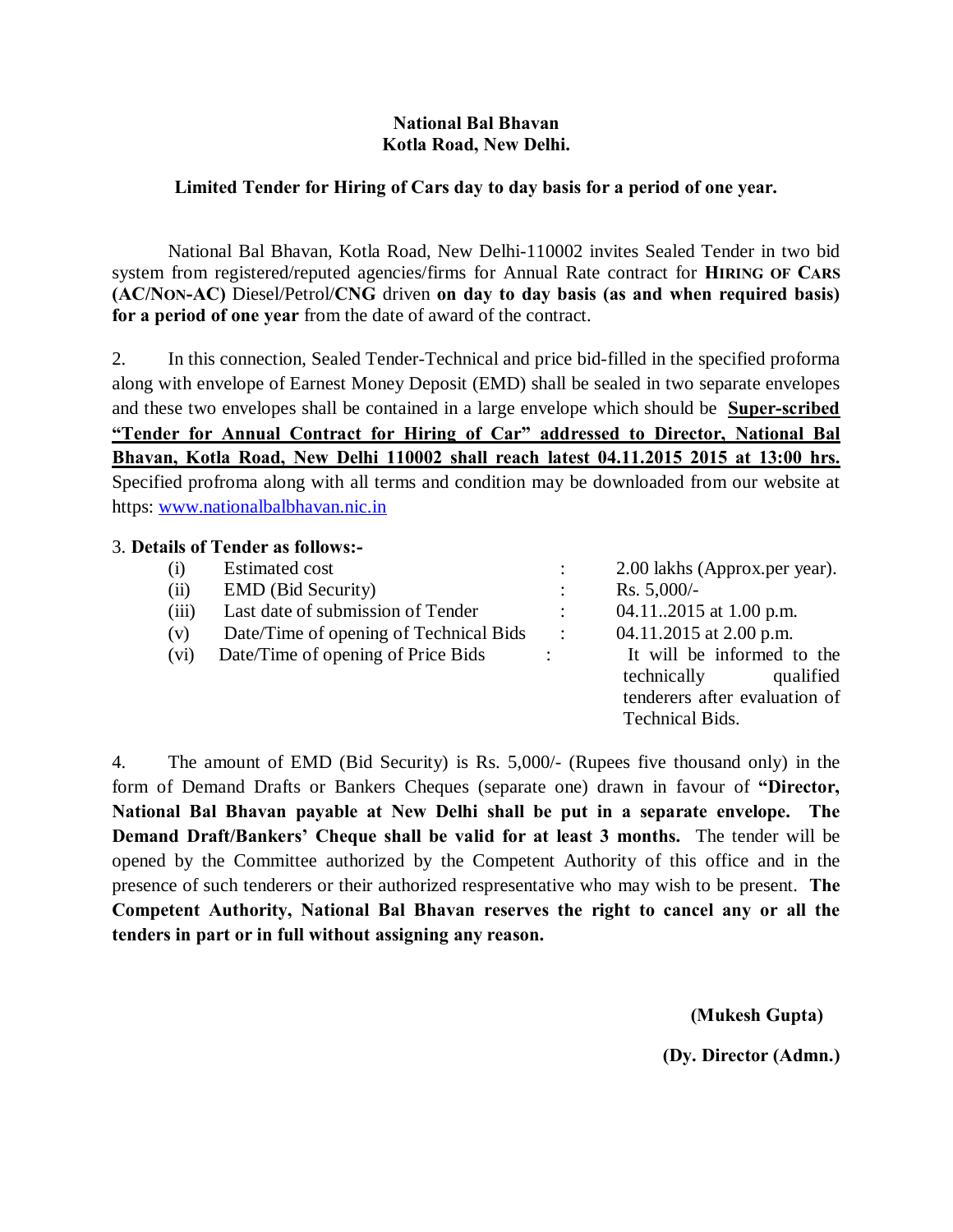## **National Bal Bhavan Kotla Road, New Delhi.**

# **General Terms and Conditions for Hiring of Cars (day to day basis) for a period of one year**

1. **Parties:** The parties to the Contract are the contractor (the tenderer to whom the work has been awarded) and National Bal Bhavan.

2. **Addresses:** For all purposes of the contract including arbitration there under, the address of the contractor mentioned in the tender shall be final unless the contractor notifies a change of address by a separate letter sent by registered post with acknowledgement due to the National Bal Bhavan. The contractor shall be solely responsible for the consequences of any omission or error to notify change of address in the aforesaid manner.

3. **Earnest Money:** Earnest Money of Rs. 5,000/- (Rupees Five Thousand only) in the form of demand draft of any scheduled bank must be deposited by bidders along with their duly filled up tender documents. The demand draft shall be in favour of Director, National Bal Bhavan,

4. **Signing of Tender:** The tender documents should be signed by the owner of agency/firm or authorized signatory of agency/firm.

5. **Technical Bid:** The Technical bid should be submitted in forms given in **Annexure-I** along with the Demand Draft of Rs. 5,000/- along with, Copy of PAN Number issued in favour of the firm, and any other information sought for in the Tender document.

6. **Price Bid:** The Price Bid should be submitted in the form given in **Annexure -II** in a separate sealed cover kept inside the main cover. The Price Bid of those tenderers who will be found technically qualified, will only be opened.

- 6.1 The rate to be quoted as per the Price bid. The rates quoted shall be inclusive of all taxes, toll tax etc.
- 6.2 Nothing extra will be paid towards taxes, if tax rates are increased during the currency of contract.
- 6.3. Terms of payment as stated in the Tender Documents shall be final.
- 6.4 The firm should have providing to take the booking on 24x7 days.
- 6.5 Duty Slip shall be maintained by  $&$  with the driver of vehicle provide for National Bal Bhavan & the same will be signed by the user and proper entry with respect to placed visited, time, kilometers, closing the service provide time etc. be made indicating name and designation of the officer who have utilized the vehicle,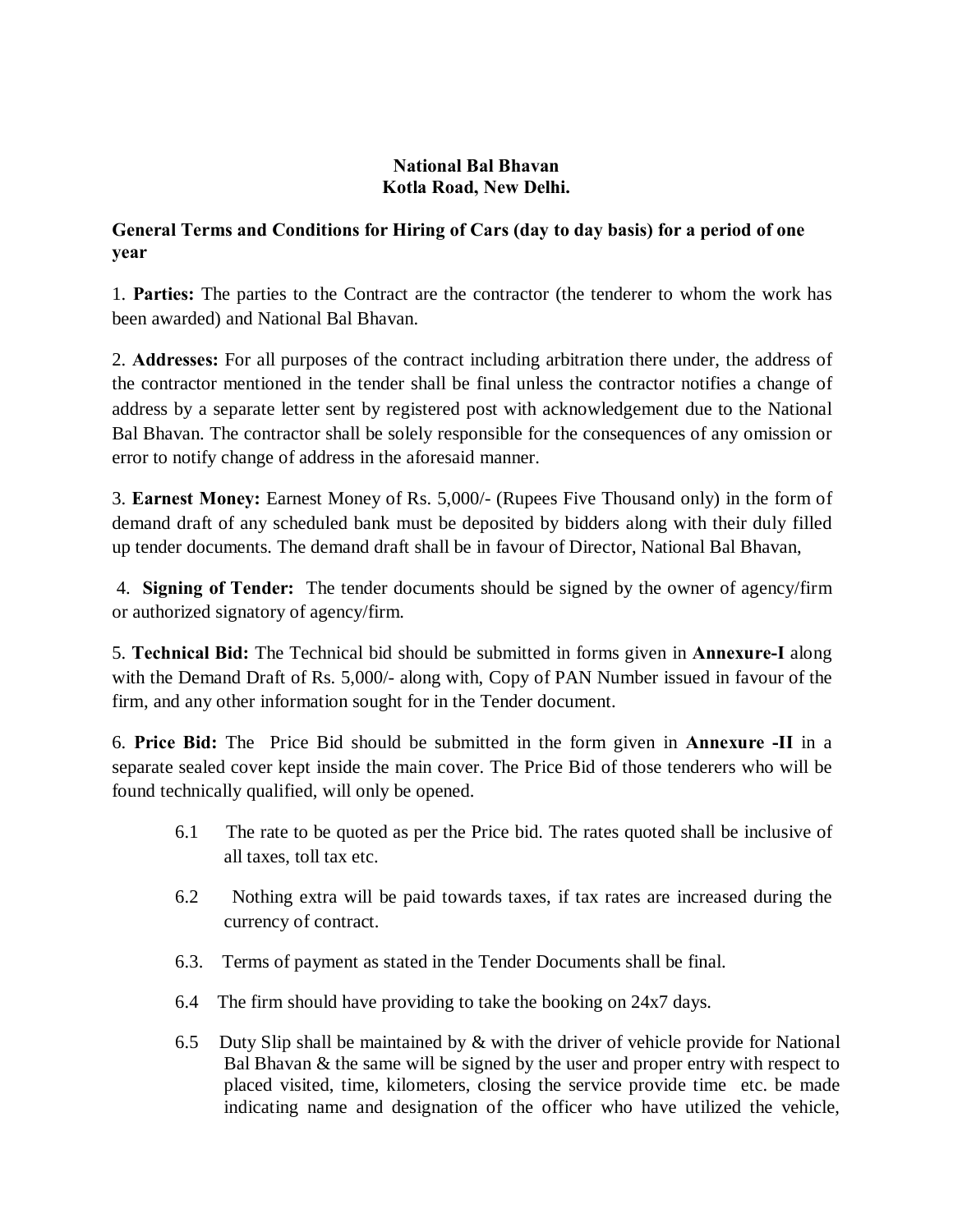failing which the firm shall have no rights to whatsoever to claim the charges for the services provided for the respective days.

8. **Validity of the Bids/Rates for Cars :** The bids/Rates for Cars shall be valid for a period of one year from the date of issue of Award Letter.

9. **Opening of Tender:** The tenderer is at liberty either himself or through authorize reprsentative (not more than one representative) to be present at the time of opening of the tender. The representative attending the opening of the tender on behalf of the tenderer should bring with him a letter of authority from the tenderer and proof of identification.

10. **Right of Acceptance:** The Director, National Bal Bhavan, reserves rights to reject any or all the tenders without assigning any reason.

11. **Security Deposit:** The earnest money deposited by successful tenderer will be converted to security deposit Rs. 5,000/- (Rupees Five Thousand only). The security deposit can be forfeited by order of the Director, in the event of any breach or negligence or non-observance of any terms/condition of contract or for unsatisfactory performance or for non-acceptance of the work order.

12. **Penalty:** In case of contractor failing to provide requisitioned number and type of cars, National Bal Bhavan will make arrangement from market at your cost & risk. The difference between the amount incurred by National Bal Bhavan in procuring the car from other agencies and the L-1 rate shall be recovered from the contractor.

13. **Breach of Terms and Conditions:** In case of breach of any of terms and conditions mentioned above, the Competent Authority will have the right to cancel the work order without assigning any reason thereof, and nothing will be payable by NBB in that event and the security deposit will be forfeited.

14. Award of the tender is non-transferable and can not sublet with other agency/firm.

# 15. **Terms of payment:**

- 15.1 Payment shall not be made either in advance or any loan from National Bal Bhavan.
- 15.2 The contractor shall submit the bills at each stage/in the first week of following month in respect of previous month (in case of monthly payments) for sanction of the amount of bill and passing the bill for payment.
- 15.3 All payments shall be made by cheques/NEFT only.
- 15.4 Director, NBB shall be at liberty to withhold any of the payments in full or in part subject to recovery of penalties mentioned in preceding para.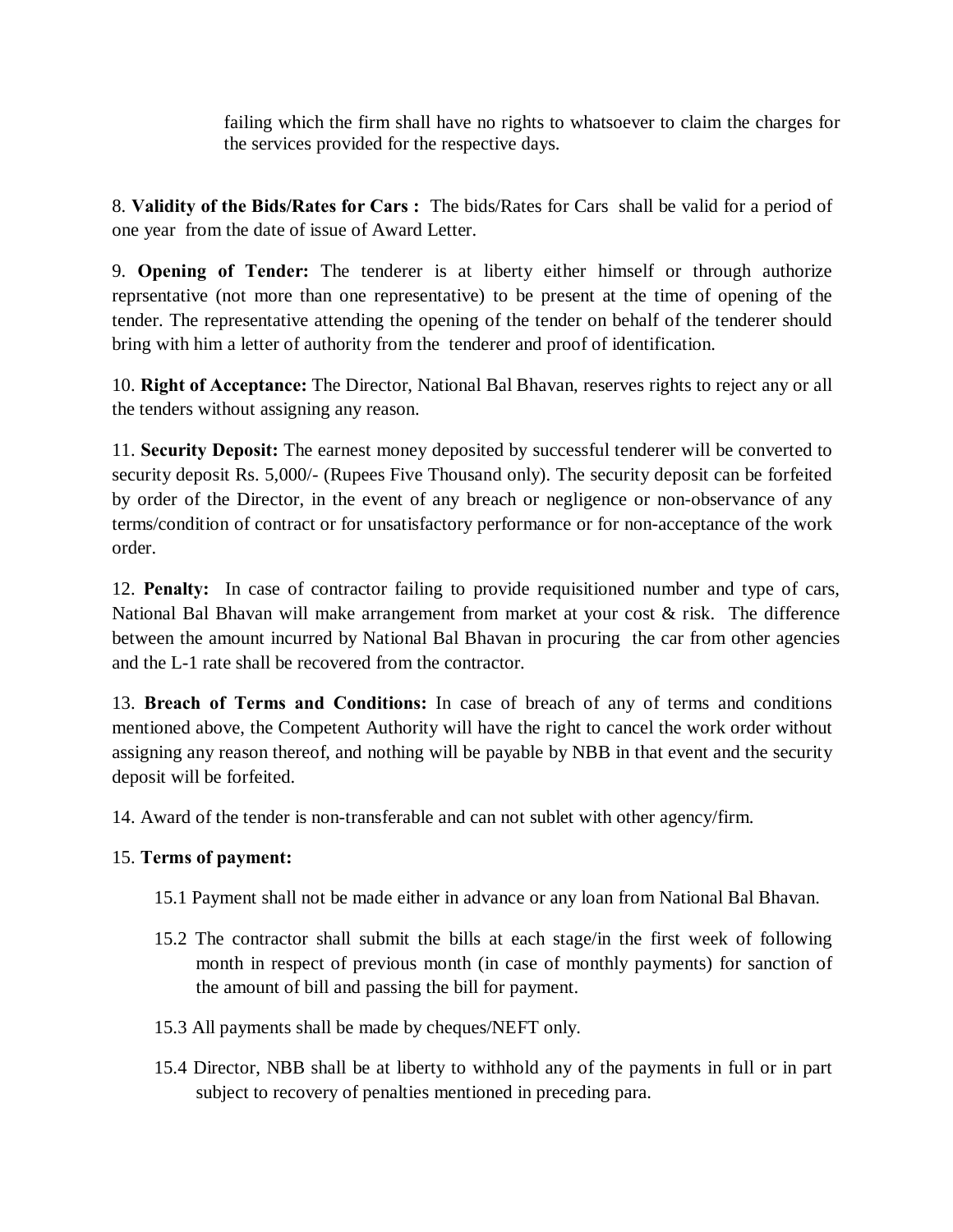16. **Arbitration :** If any dispute arises, concerning this Agreement, its interpretation on the payment to be made there under, the same shall be settled by mutual consultations and negotiations. If attempts for conciliation do not yield any results within a period of 30 days, either of the parties may make a request to the other party for submission of the dispute for decision by an arbitral tribunal containing a Sole Arbitrator to be appointed by Office of National Bal Bhavan, Kotla Road, New Delhi-110002. The arbitration proceedings shall take place in National Bal Bhavan, Kotla Road, New Delhi. However, all matter of jurisdiction shall be at the local courts located at Delhi.

I/We accept all the terms and conditions of the tender.

Signature & seal/stamp of owner/authorized signatory  $i$  i i i i i i i i i i i i i i i

Full Name) in Capital Letters) of owner/authorized signatory: i i i i i i i i i i i i i ... Complete Address with Telephone Numbers of Firm :…………………………………………… ……………………………………………….

Date:

Place :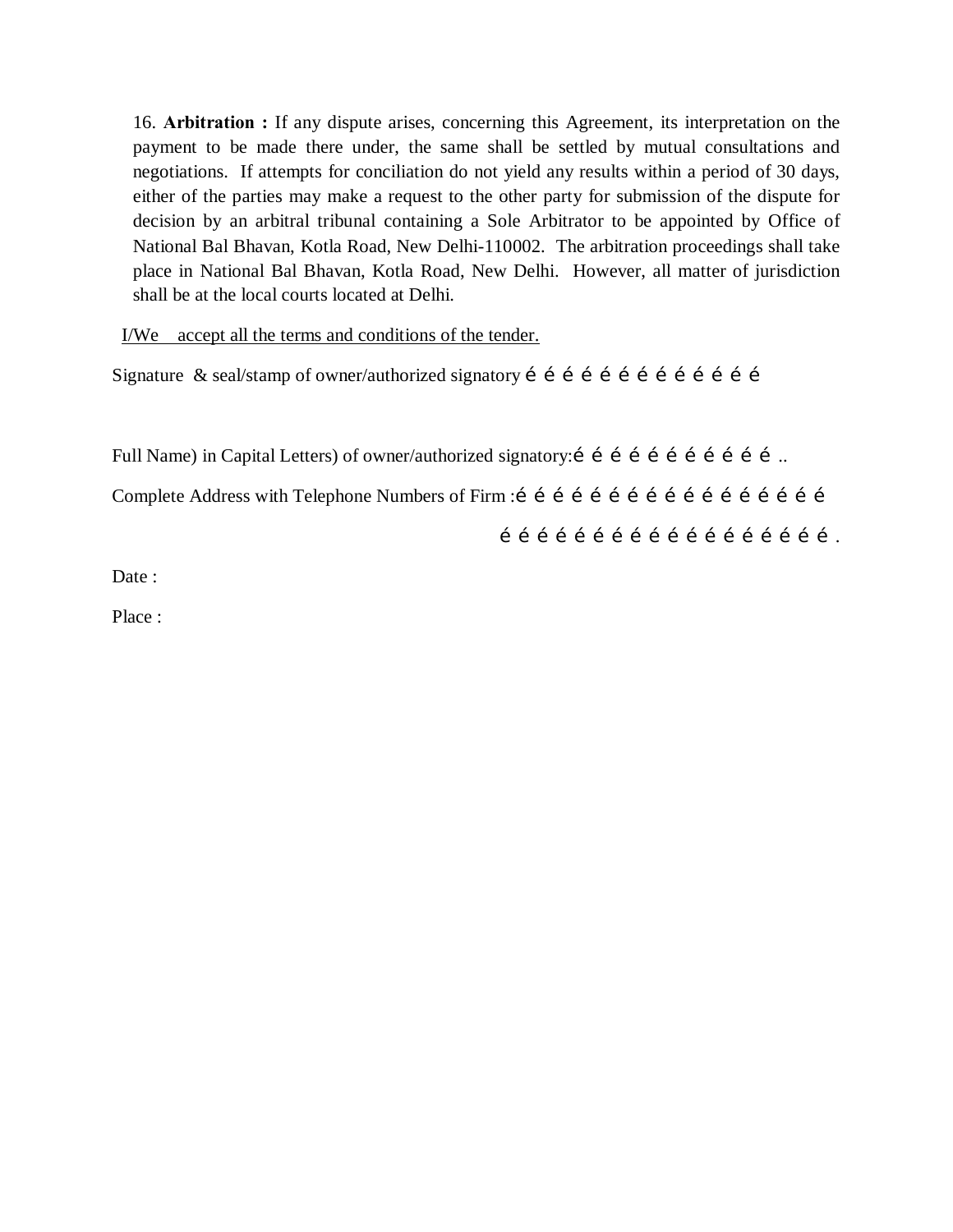# **ANNEXURE-I**

# **NATIONAL BAL BHAVAN, KOTLA ROAD, NEW DELHI-110002**

## **TECHNICAL BID for Limited Tender for hiring of Cars on day to day basis for a period of one year**

| SI.<br>No.     | <b>Required Information by NBB</b>                                                                                                                                                                | Information to be provided by<br>the Tendering Agency           | <b>Attach Proof</b><br>thereof in<br>support of<br>each point<br>and indicate<br>Page No. |
|----------------|---------------------------------------------------------------------------------------------------------------------------------------------------------------------------------------------------|-----------------------------------------------------------------|-------------------------------------------------------------------------------------------|
| $\mathbf{1}$   | Complete Name and Address of the<br>Tendering firm with Telephone/Mobile<br>Nos. and E-mail                                                                                                       |                                                                 |                                                                                           |
| 2              | Full Name (In Block/Capital Letters) of<br>Owner of firm with his/her Mobile No.                                                                                                                  |                                                                 |                                                                                           |
| $\overline{3}$ | Designation<br>Full<br>Name<br>$\&$<br>In<br>$\left($<br>Block/Capital Letters) of Authorized<br>Signatory of Agency who is executed the<br>tender on behalf of Agency with his/her<br>Mobile No. |                                                                 |                                                                                           |
| 5              | <b>Registration Number of Agency</b>                                                                                                                                                              |                                                                 |                                                                                           |
| 6              | PAN Number of Agency/ Owner of the<br>Agency                                                                                                                                                      |                                                                 |                                                                                           |
| $\overline{7}$ | <b>Earnest Mondey</b>                                                                                                                                                                             | <b>Demand Draft No.</b><br><b>Bank</b><br><b>Amount</b><br>Date |                                                                                           |
| 8              | Number and type of Cars in possession in<br>the name of the Agency.                                                                                                                               |                                                                 |                                                                                           |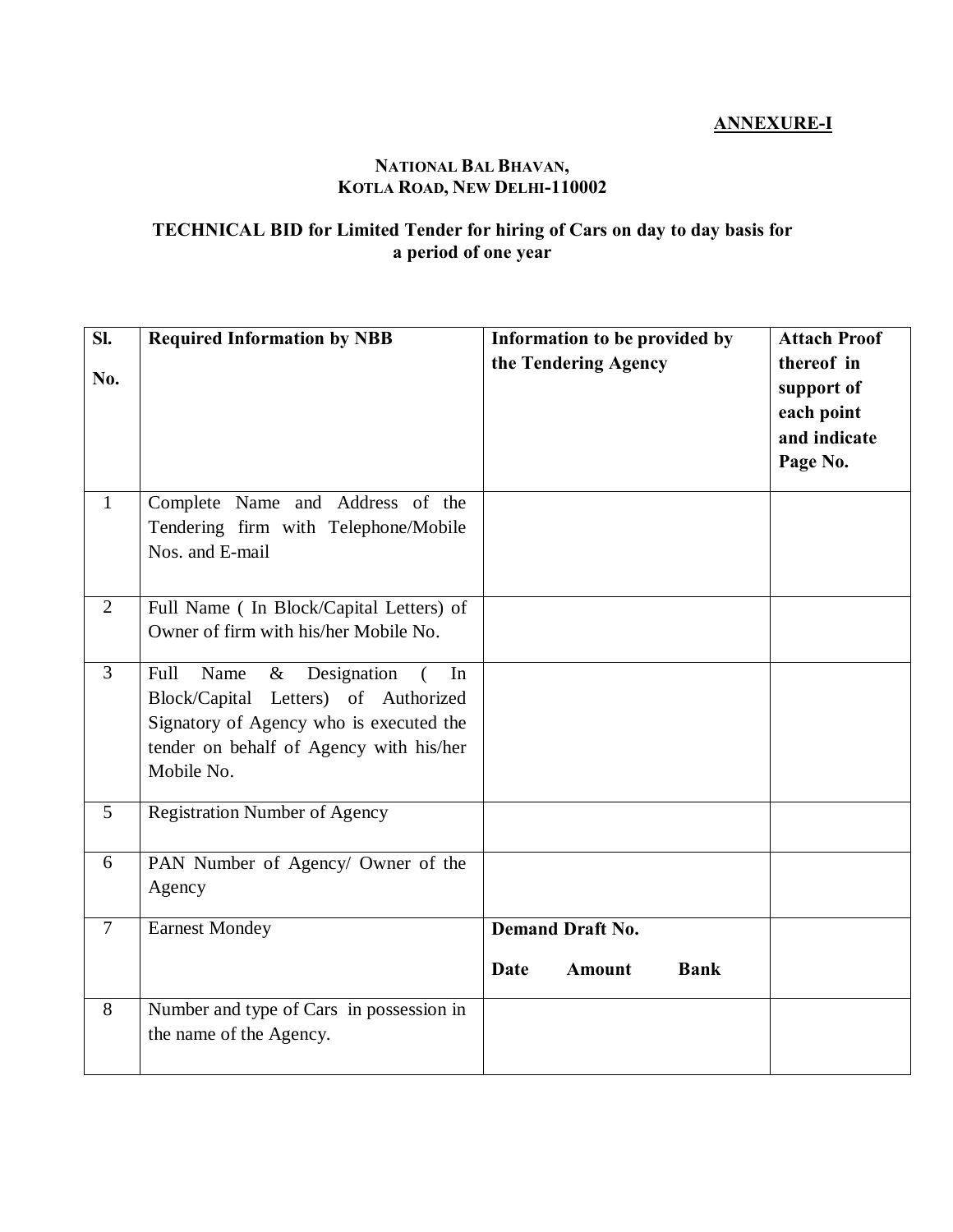| SI.<br>No. | <b>Required Information by NBB</b>                                                                       | Information to be provided by<br>the Tendering Agency                          | <b>Attach Proof</b><br>thereof in<br>support of<br>each point<br>and indicate<br>Page No. |
|------------|----------------------------------------------------------------------------------------------------------|--------------------------------------------------------------------------------|-------------------------------------------------------------------------------------------|
| 9          | List of Organizations with address and<br>Telephone number to whom cars services<br>have been provided.  |                                                                                |                                                                                           |
| 10         | The car to be supplied by the firm/agency<br>insured from reputed/recognized<br>are<br>Insurance Agency. | Yes/No. If Yes, please enclosed<br>the insurance documents for each<br>of car. |                                                                                           |
| 11         | Any other information important in the<br>opinion of the tenderer.                                       |                                                                                |                                                                                           |

# **UNDERTAKING**

- 1. I/We accepted all the terms and conditions and I/We shall abide by them.
- 2. I/We also undertake that I/we have understood  $\delta$ Parameters and Technical Specifications for conducting the Workö mentioned in Annexure- I and II and shall conduct the work strictly as per terms and conditions specified in the tender document.
- 3. I/We further certify that the information and declaration given in this tender/document are true and correct in all respect.

Signature & seal/stamp of owner/authorized signatory  $f \circ f \circ f \circ f \circ f \circ f \circ f \circ f \circ f$ 

Full Name) in Capital Letters) of owner/authorized signatory: í í í í í í í í í í í í í í í í …

Complete Address with Telephone Numbers of Firm : ……………………………………………

……………………………………………….

………………………………………………..

Date:

Place :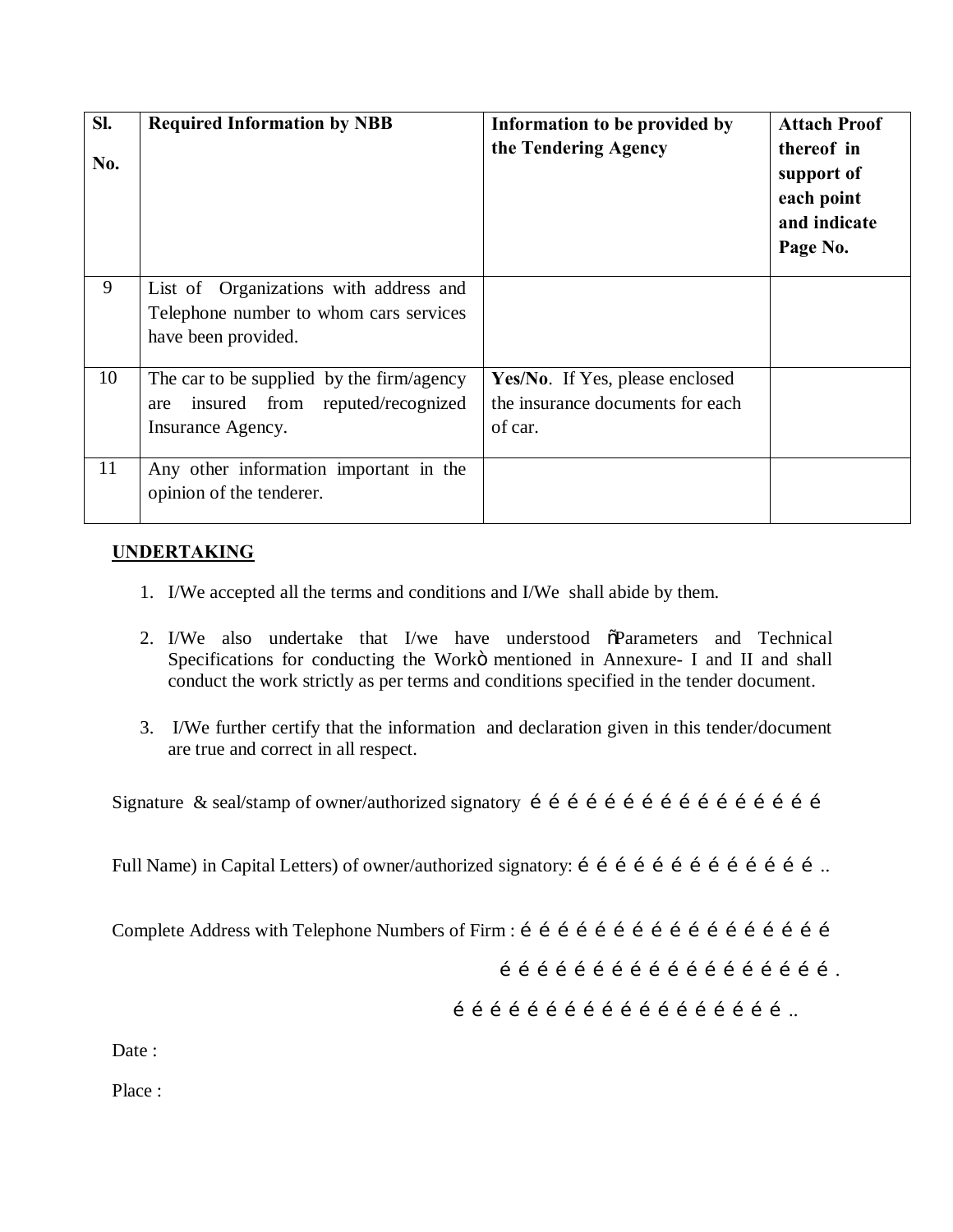## **ANNEXURE-II**

#### **NATIONAL BAL BHAVAN, KOTLA ROAD, NEW DELHI-110002**

# **PRICE BID for Limited Tender for hiring of Cars on day to day basis for a period of one year**

**1. Rate** (all inclusive all taxes except service tax and parking charges) **for Hire Cars as indicated below:**

| Particular of vehicle along<br>with Registration No./Years | <b>Rate for</b><br>(daily basis) |                             |             |                            |  |  |
|------------------------------------------------------------|----------------------------------|-----------------------------|-------------|----------------------------|--|--|
|                                                            | 4 hrs<br>$(40 \text{ km})$       | 8 hrs.<br>$(80 \text{ km})$ |             | <b>Rate for additional</b> |  |  |
|                                                            |                                  |                             | Per<br>kms. | Per hrs.                   |  |  |
| A.C. Cars                                                  |                                  |                             |             |                            |  |  |
| Indica                                                     |                                  |                             |             |                            |  |  |
| Honda City                                                 |                                  |                             |             |                            |  |  |
| Wagon R                                                    |                                  |                             |             |                            |  |  |
| Santro                                                     |                                  |                             |             |                            |  |  |
| Døzire                                                     |                                  |                             |             |                            |  |  |
| SX4                                                        |                                  |                             |             |                            |  |  |
| Hyundai Accent                                             |                                  |                             |             |                            |  |  |
| Tata Indigo                                                |                                  |                             |             |                            |  |  |
| Innova                                                     |                                  |                             |             |                            |  |  |
| Non-A.C. Cars                                              |                                  |                             |             |                            |  |  |
| Indica                                                     |                                  |                             |             |                            |  |  |
| Honda City                                                 |                                  |                             |             |                            |  |  |